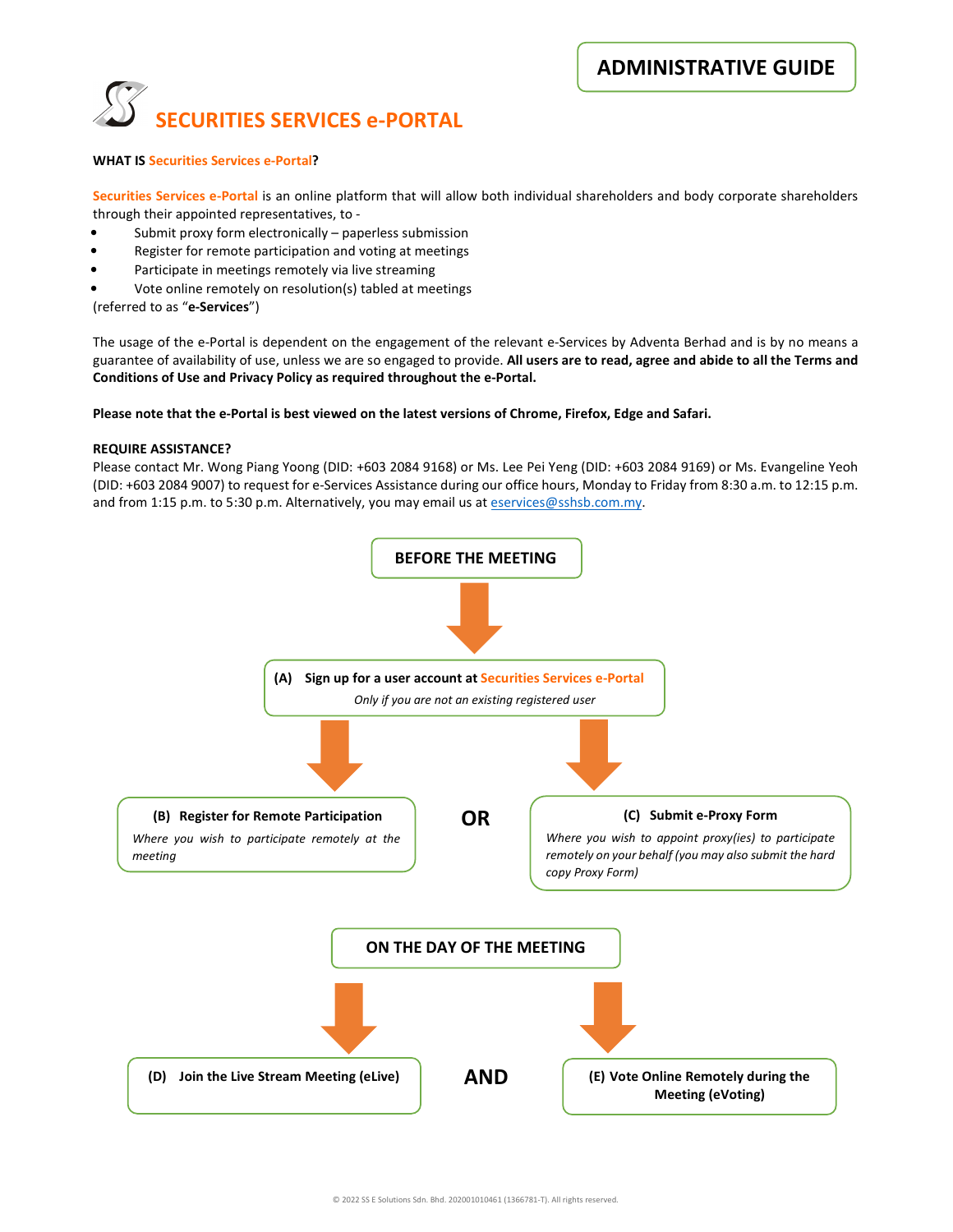# BEFORE THE MEETING

| (A) Sign up for a user account at Securities Services e-Portal                                                                                                                                                                                                                                                                                                                                                                                                                                                                                                                                                                                                                                                                                                                                                                                                                                                                                                       |                                                                                                                                                                                                                                                                                                                                                   |                                                                                                                                                                                                                                                                                                                                                                                                                                                                                                                                                                                                                |  |
|----------------------------------------------------------------------------------------------------------------------------------------------------------------------------------------------------------------------------------------------------------------------------------------------------------------------------------------------------------------------------------------------------------------------------------------------------------------------------------------------------------------------------------------------------------------------------------------------------------------------------------------------------------------------------------------------------------------------------------------------------------------------------------------------------------------------------------------------------------------------------------------------------------------------------------------------------------------------|---------------------------------------------------------------------------------------------------------------------------------------------------------------------------------------------------------------------------------------------------------------------------------------------------------------------------------------------------|----------------------------------------------------------------------------------------------------------------------------------------------------------------------------------------------------------------------------------------------------------------------------------------------------------------------------------------------------------------------------------------------------------------------------------------------------------------------------------------------------------------------------------------------------------------------------------------------------------------|--|
| Step 1<br>Step 2<br>Step 3<br>Step 4                                                                                                                                                                                                                                                                                                                                                                                                                                                                                                                                                                                                                                                                                                                                                                                                                                                                                                                                 | Visit https://sshsb.net.my/<br>Sign up for a user account<br>Wait for our notification email that will be sent within<br>one (1) working day<br>Verify your user account within seven (7) days of the<br>notification email and log in                                                                                                            | We require 1 working day to process all user sign-ups. If<br>$\bullet$<br>you do not have a user account with the e-Portal, you will<br>need to sign up for a user account by the deadlines<br>stipulated below.<br>Your registered email address is your User ID.<br>$\bullet$<br>Please proceed to either (B) or (C) below once you are a<br>$\bullet$<br>registered user.                                                                                                                                                                                                                                   |  |
| ALL SHAREHOLDERS MUST REGISTER AS A USER BY 19 JUNE 2022                                                                                                                                                                                                                                                                                                                                                                                                                                                                                                                                                                                                                                                                                                                                                                                                                                                                                                             |                                                                                                                                                                                                                                                                                                                                                   |                                                                                                                                                                                                                                                                                                                                                                                                                                                                                                                                                                                                                |  |
| (B) Register for Remote Participation                                                                                                                                                                                                                                                                                                                                                                                                                                                                                                                                                                                                                                                                                                                                                                                                                                                                                                                                |                                                                                                                                                                                                                                                                                                                                                   |                                                                                                                                                                                                                                                                                                                                                                                                                                                                                                                                                                                                                |  |
|                                                                                                                                                                                                                                                                                                                                                                                                                                                                                                                                                                                                                                                                                                                                                                                                                                                                                                                                                                      | <b>Meeting Date and Time</b>                                                                                                                                                                                                                                                                                                                      | <b>Registration for Remote Participation</b><br><b>Closing Date and Time</b>                                                                                                                                                                                                                                                                                                                                                                                                                                                                                                                                   |  |
|                                                                                                                                                                                                                                                                                                                                                                                                                                                                                                                                                                                                                                                                                                                                                                                                                                                                                                                                                                      | Thursday, 23 June 2022 at 10.30 a.m.                                                                                                                                                                                                                                                                                                              | Tuesday, 21 June 2022 at 10.30 a.m.                                                                                                                                                                                                                                                                                                                                                                                                                                                                                                                                                                            |  |
| Log in to https://sshsb.net.my/ with your registered email and password<br>⋗<br>Look for <b>Adventa Berhad</b> under Company Name and 19 <sup>th</sup> AGM on 23 June 2022 at 10.30 a.m. - Registration for Remote<br>⋗<br>Participation under Corporate Exercise / Event and click ">" to register for remote participation at the meeting.                                                                                                                                                                                                                                                                                                                                                                                                                                                                                                                                                                                                                         |                                                                                                                                                                                                                                                                                                                                                   |                                                                                                                                                                                                                                                                                                                                                                                                                                                                                                                                                                                                                |  |
| Step 1<br>Check if you are attending as $-$<br>Individual shareholder<br>Corporate or authorised representative of a body corporate<br>For body corporates, the appointed corporate/authorised representative has to upload the evidence of authority<br>(e.g. Certificate of Appointment of Corporate Representative, Power of Attorney, letter of authority or other<br>documents proving authority). All documents that are not in English or Bahasa Malaysia have to be accompanied<br>by a certified translation in English in 1 file. The <i>original</i> evidence of authority and translation thereof, if required,<br>have to be submitted to the Share Registrar, Securities Services (Holdings) Sdn. Bhd at Level 7, Menara Milenium,<br>Jalan Damanlela, Pusat Bandar Damansara, Damansara Heights, 50490 Kuala Lumpur, Wilayah Persekutuan for<br>verification before the registration closing date and time above.<br>Step 2 Submit your registration. |                                                                                                                                                                                                                                                                                                                                                   |                                                                                                                                                                                                                                                                                                                                                                                                                                                                                                                                                                                                                |  |
| A copy of your e-Registration for remote participation can be accessed via My Records (refer to the left navigation panel).<br>Your registration will apply to all the CDS account(s) of each individual shareholder / body corporate shareholder that you<br>represent. If you are both an individual shareholder and representative of body corporate(s), you need to register as an<br>individual and also as a representative for each body corporate.<br>As the meeting will be conducted on a virtual basis and only the Chairman and other essential individuals will be present at<br>the broadcast venue, we highly encourage all shareholders to remotely participate and vote at the meeting, failing which,<br>please appoint the Chairman of the meeting as proxy or your own proxy(ies) to represent you.                                                                                                                                              |                                                                                                                                                                                                                                                                                                                                                   |                                                                                                                                                                                                                                                                                                                                                                                                                                                                                                                                                                                                                |  |
| (C) Submit e-Proxy Form                                                                                                                                                                                                                                                                                                                                                                                                                                                                                                                                                                                                                                                                                                                                                                                                                                                                                                                                              |                                                                                                                                                                                                                                                                                                                                                   |                                                                                                                                                                                                                                                                                                                                                                                                                                                                                                                                                                                                                |  |
|                                                                                                                                                                                                                                                                                                                                                                                                                                                                                                                                                                                                                                                                                                                                                                                                                                                                                                                                                                      | <b>Meeting Date and Time</b>                                                                                                                                                                                                                                                                                                                      | Proxy Form Submission Closing Date and Time                                                                                                                                                                                                                                                                                                                                                                                                                                                                                                                                                                    |  |
|                                                                                                                                                                                                                                                                                                                                                                                                                                                                                                                                                                                                                                                                                                                                                                                                                                                                                                                                                                      | Thursday, 23 June 2022 at 10.30 a.m.                                                                                                                                                                                                                                                                                                              | Tuesday, 21 June 2022 at 10.30 a.m.                                                                                                                                                                                                                                                                                                                                                                                                                                                                                                                                                                            |  |
| ⋗<br>⋗                                                                                                                                                                                                                                                                                                                                                                                                                                                                                                                                                                                                                                                                                                                                                                                                                                                                                                                                                               | Log in to https://sshsb.net.my/ with your registered email and password<br>Look for Adventa Berhad under Company Name and 19th AGM on 23 June 2022 at 10.30 a.m. - Submission of Proxy<br>Form under Corporate Exercise / Event and click ">" to submit your proxy forms online for the meeting by the submission<br>closing date and time above. |                                                                                                                                                                                                                                                                                                                                                                                                                                                                                                                                                                                                                |  |
| Step 1                                                                                                                                                                                                                                                                                                                                                                                                                                                                                                                                                                                                                                                                                                                                                                                                                                                                                                                                                               | Check if you are submitting the proxy form as $-$<br>Individual shareholder<br>Corporate or authorised representative of a body corporate                                                                                                                                                                                                         | For body corporates, the appointed corporate/authorised representative is to upload the evidence of authority (e.g.<br>Certificate of Appointment of Corporate Representative, Power of Attorney, letter of authority or other documents<br>proving authority). All documents that are not in English or Bahasa Malaysia have to be accompanied by a certified<br>translation in English in 1 file. The <i>original</i> evidence of authority and translation thereof, if required, have to be<br>submitted to the Share Registrar, Securities Services (Holdings) Sdn. Bhd at Level 7, Menara Milenium, Jalan |  |